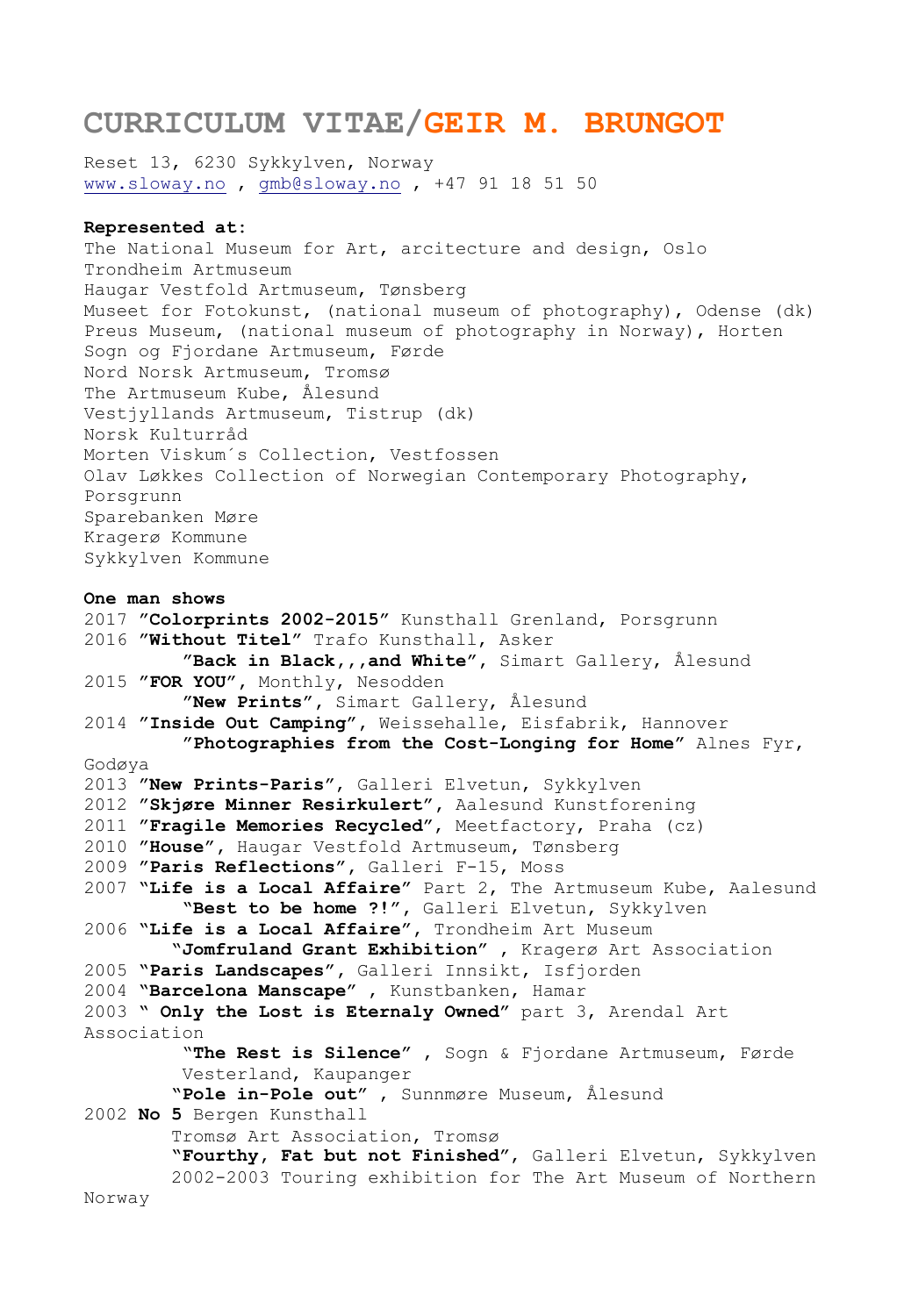2001 **"Longing for Home",** Sørlandet Art Museum, Kristiansand  **"The Boardoms Photography",** Stenersen Museet, Oslo 1999 **"Concrete Landscape",** Ta det Piano Gallery, Ålesund Møre og Romsdal Art Center, Molde  **"EFETH",** Galleri Elvetun & The Studio Gallery, Sykkylven  **"HAPPY EASTERN- while we bombing Jugslavia"** Installation with sculpture, photography, stone and biscuites. Ålesund 1996 **"Kystlandskap"**,Møre og Romsdal Art Center , Molde Festival exhibition at Ålesund Theather Festival, Ålesund Ørsta Art Association, Ørsta 1995 Sykkylven Municipal Gallery Naturhuset på Alby, Galleri F-15, Moss 1994 Robert Fotos Galleri, Bergen Galleri Barbara, Fylkeskulturhuset i Sunndal 1991 **"Manscape",** Preus Foto Museum, Horten Naturhuset på Alby, Galleri F-15, Moss **"Continous Fire Polar Circle & Manscape"** Lewis Baltz (USA) & Geir M. Brungot 1996 Fotogalleriet, Oslo 1995 Sogn og Fjordane Art Center, Førde **"Avreise/Departure"** Stein Koksvik (painting) & Geir M. Brungot (photography) 1999 Vestjysk Art Association, Tistrup (dk) 1997-1998:Riksutstillinger (National Touring Exhibitions, Norway Nord- Trøndelag Regional Gallery, Namsos & Nord-Norsk Art Center, Svolvær Kunstbanken, Hamar & Røros Museum, Røros 1997 Stenersen Museum, Oslo Jazzfestival exhibition, Moldejazz **Pole to Pole** Movie and photography, by and with Gunnar Knutsen & Geir M. Brungot 2009- Available for viewing at Filmarkivet.no 2006-2008 Travelling exhibition for schools in Møre og Romsdal County 2006 Atopia, Oslo , film 2005 Sunnmøre Museum , Multimedia project POL TO POL. Pole to Pole, World Premiere (film only) Cinemateket in Oslo , May 26 Pole to Pole, film show at the cinema in Ålesund **Selected group shows**  2017 **"The Young Lions",** Norwegian Camerabased Art 1977-2017, Preus Museum 2015 **"Seen from Above",** Dronninglund Artcenter, Denmark  **"Herfra",** The Artmuseum Kube", Ålesund  **"Crossroads"** Drammen Artmuseum 2014 **"Crossroands",** Lillehammer Artmuseum 2013 **"An Artist Who Collecting Art",** Vestfossen Kunstlaboratorium  **"Baguette That 2"**, Cité International des Arts, Paris  **"New Prints-Paris"**, Cité International des Arts, Paris  **"chiens naufragés"**, dance/video/photography, Move in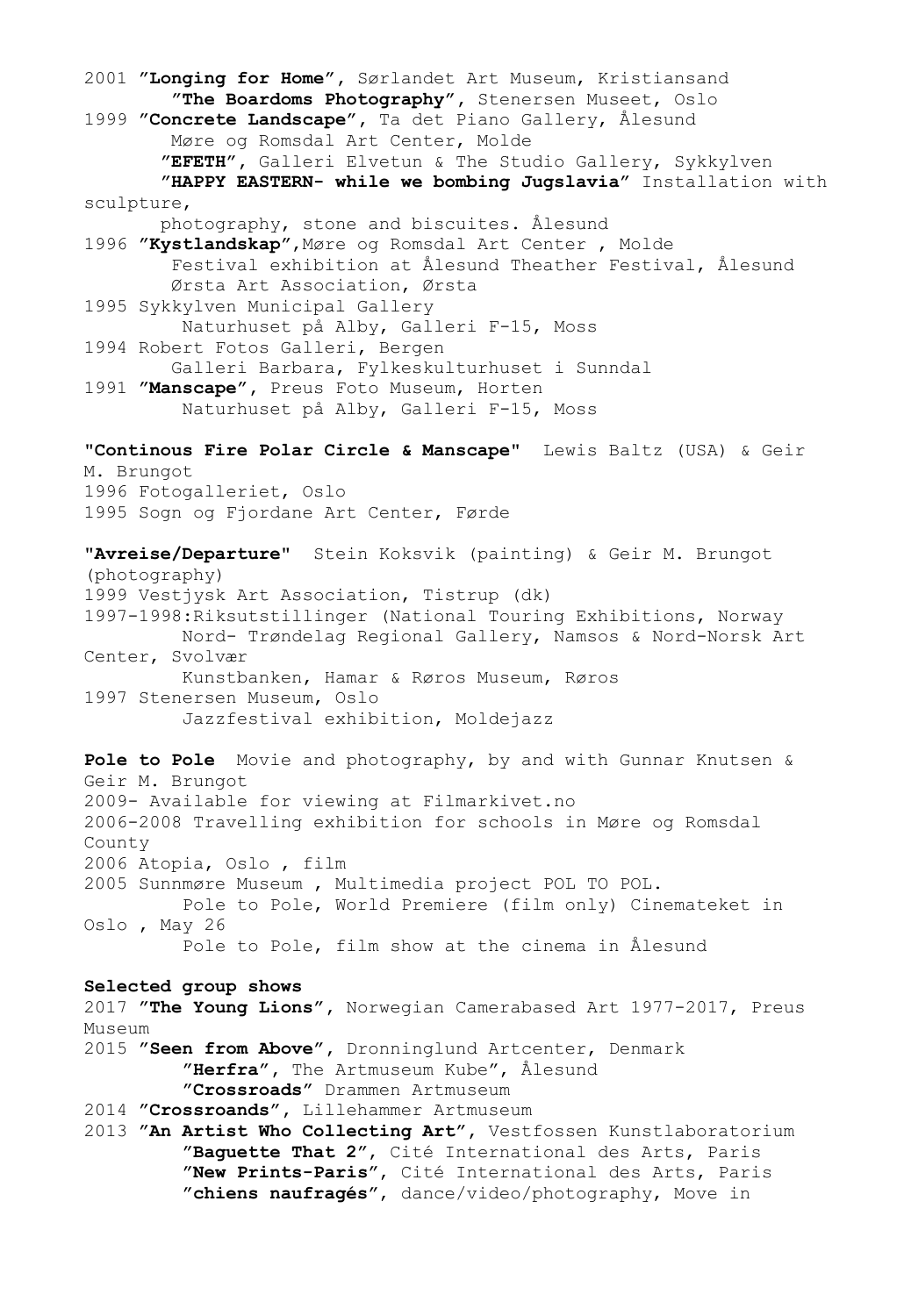Festival, Pilsen (cz)  **"Forflytting",** video, Moving 13, Ålesund 2012 **Kube Artmuseum, Ålesund "chiens naufragés"**, dance/photography on wall, Aalesund Kunstforening **"chiens naufragés"**, dance/projected photography, Nu Dance Fest, Bratislava (svk) Festival Natrikrat, Brno (cz) **"Silence at Station Bezperi"**, video for **NA:U**, Banska Bystrica (svk), Praha (cz) 2010 **Tina-B Festival**, Praha (cz) **"Three Trees in a Triangel",** Kunst I Natur, Isfjorden 2009-10-11-12 **"Kompressor No 1-2-3-4",** Galleri Elvetun, Sykkylven  **"Ohikulku/Passing By",** Jyväskylä Kunstmuseum, (sf)  **"Cirkel, Oval, Kvadrat",** Vestjylland Kunstmuseum, Tistrup, (dk)  **"Idyll",** installation, Kunst i Natur, Isfjorden **Festival New Europe**, dance/video, Praha (cz) **Double Exposure"**, video at Kedja, Oslo 2008 Galleri GAD, Oslo  **"Undervegs",** Festival Exhibition, Dei Nynorske Festspela **"Left Overs"**, Nu Dance Fest, Bratislava (svk)  **"Rosa Skog",** installation, Kunst I Natur, Isfjorden **"Left Overs"**, danceperformance/video, SIRAEX Festival, Klasterec nad Ohri (cz) 2007 **" Passing By",** Liv Sønderland og Geir M. Brungot, Vestfold Artist Center, Tønsberg. **"Ferry"**, dance/video, Divadlo v Reznické, Praha (cz) 2006 **"Left Overs"**, dance/photography on wall, Trondheim Artmuseum 2005 Galleri Semmingsen, Oslo 2003 **"The Golden Age of Norwegian Photography"** , Norwegian Art Photography in the 1970's and the 1980's, Preus Museum , Horten. 2003 **"My God, My God"** , The Cultural Church, Oslo , curator Erlend Høyersten  **"Altered Landscape"** , curator Øivind Storm Bjerke, Haugar Vestfold Artmuseum, Tønsberg. 2002 **"All Open"** , Hangar-Barcelona , Spain Bergen Kunsthall, with Anders Tomren 2001-2002 **"Jordsyn"** , touring exhibition in Telemark county (Raymond Mosken & Geir M. Brungot.)Curated by Olav Løkke in cooperation with Telemark Art center, Telemark county and Telemark Regional Gallery. 2000 **" Fotografia Contemporânea Noruega ",** Centro Cultural Borges , Argentina Ta det Piano Gallery, Ålesund 1999-00-01-02-03-04-05-06-07 Galleri Aalesund, Ålesund 1997-1998 **" Sår ",** Touring Exhibition in corporation with Møre & Romsdal County & National Touring Exhibition 1994 **" Rapporter ",** The City Hall gallery, Oslo 1993 Møre & Romsdal Regional Gallery, Volda 1991 Preus Foto, Trondheim 1990 Oslo City Hall & Galleri Aalesund, Ålesund & Sørlandets Art